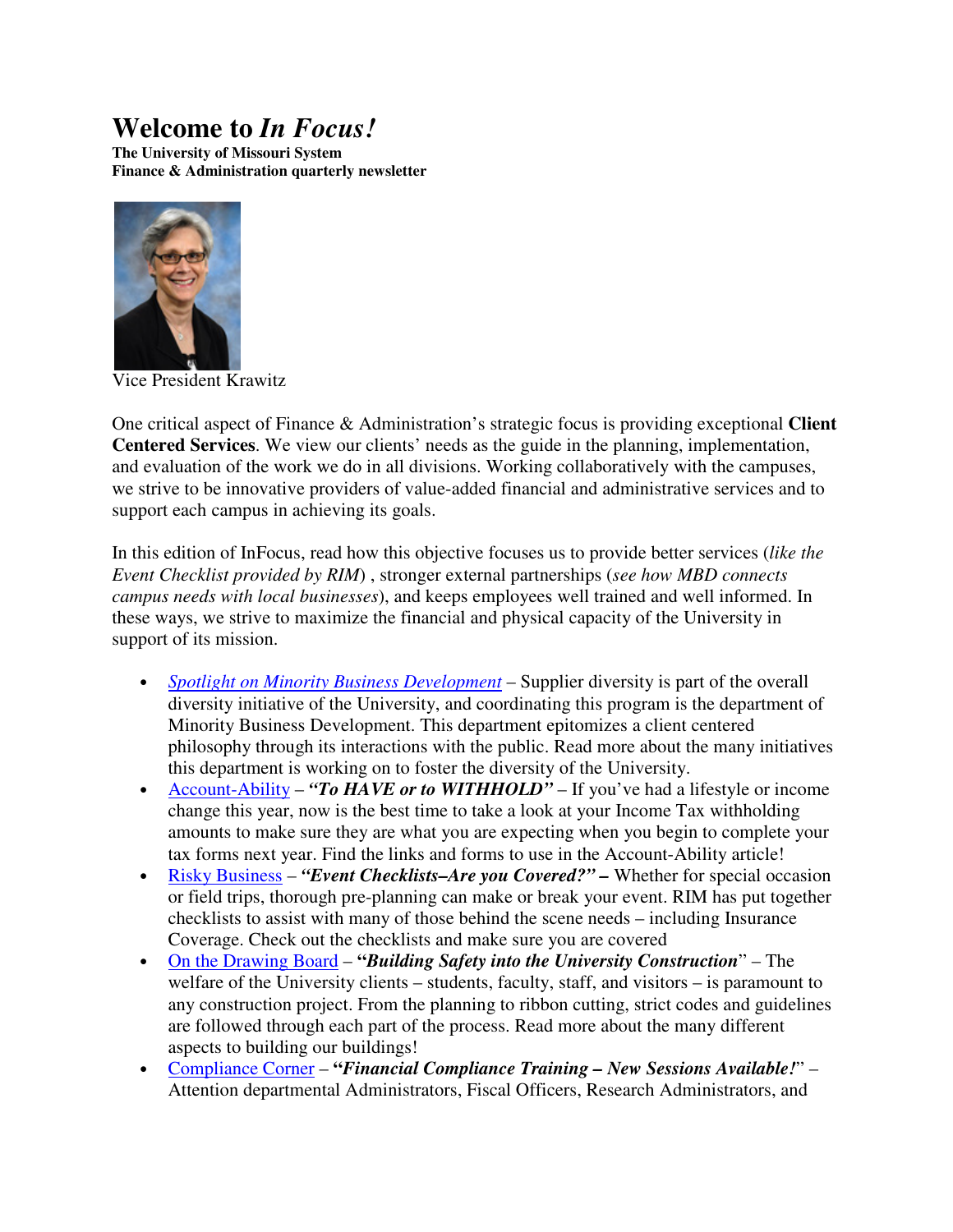Principal Investigators! If you do fund accounting or cost sharing, these training sessions might be just what you're looking for!

The goal of the newsletter is to enhance **our** customer service by providing information that will support the work that **you** do for the university. As always, we welcome your feedback and your contributions.

**- Natalie "Nikki" Krawitz**  *Vice President for Finance & Administration*



*Minority Business Development*

Jacqueline Hall Kelly, Ph.D., Director of Minority Business Development



In corporate America, supplier diversity has become a business imperative. Diverse suppliers add value by providing solutions to business issues at competitive prices, while simultaneously providing quality service; bring innovative thinking to the table; partner with large corporations on global strategies and in making global connections, and provide a direct link to multicultural consumers and their communities. In short, supplier diversity helps firms succeed in the marketplace.

At the University of Missouri, diversity is one of its key values. Supplier diversity is part of the overall diversity initiative. The University's supplier diversity program is coordinated through the department of Minority Business Development (MBD), directed by Dr. Jacqueline Hall Kelly. MBD epitomizes a client centered (customer focused) philosophy through interactions with the public; namely, minority and women owned business enterprises (M/WBEs), and small and large businesses that want to supply products and services to the University.

MBD's primary roles and responsibilities include: 1) identifying small businesses, particularly M/WBEs, that supply products and services consumed by the University, ensuring that the University obtains quality products and services at competitive prices; 2) informing businesses on how to do business with the University and aiding them in navigating the system and getting their firm's name before key decision makers; 3) promoting and positioning the University's program within the University community and externally, depicting the University as fair, inclusive and as a good corporate citizen; 4) collaborating and partnering with other leading higher education institutions, state and city municipalities on "best practices" in supplier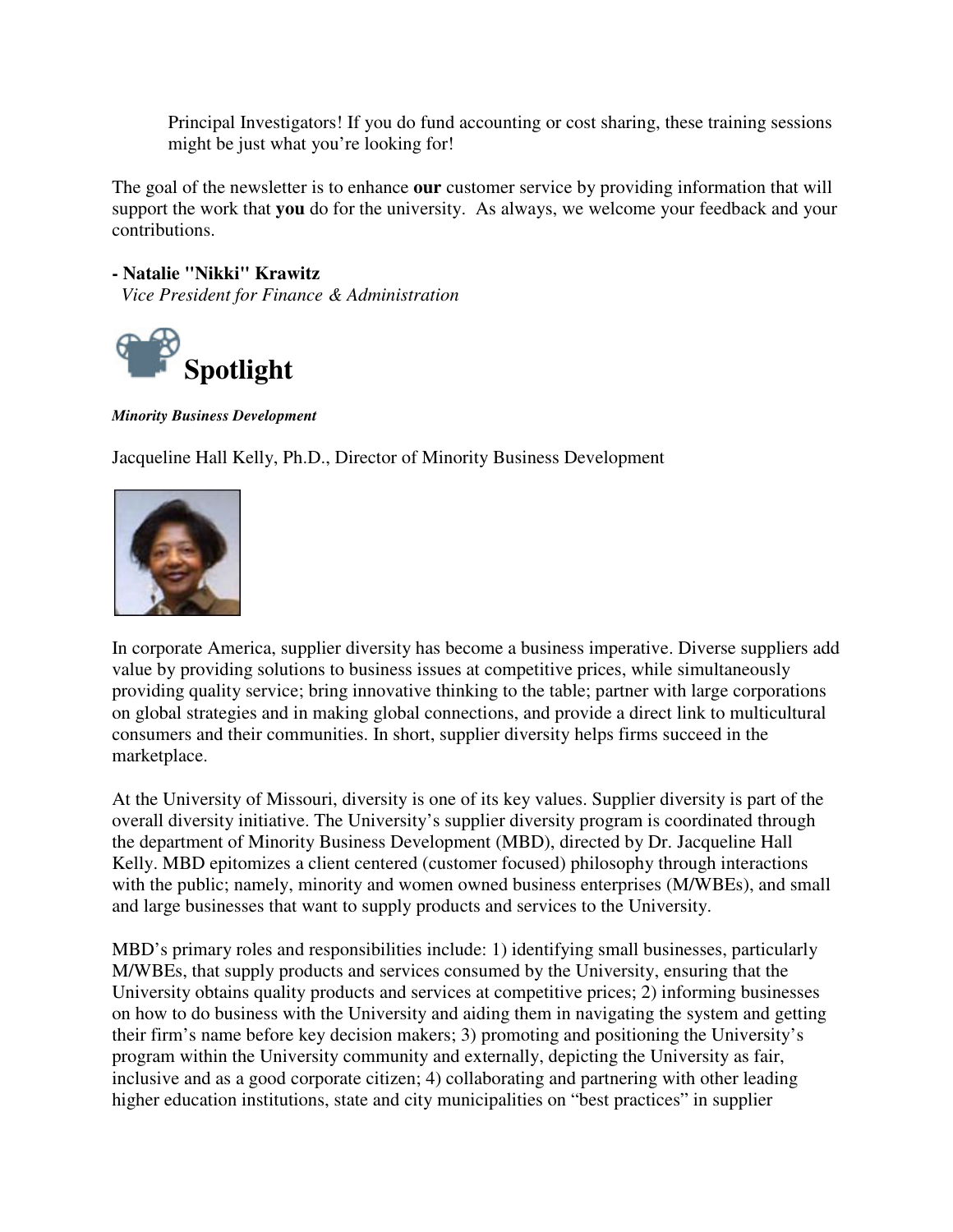diversity; and 5) publishing quarterly newsletters and end of year fiscal reports on the University's M/WBE expenditures in procurement and design and construction.

Dr. Kelly is the only dedicated staff in MBD, and works closely with many University groups, including the Office of the Treasurer, Procurement Services, Facilities Planning & Development, as well as Design and Construction on each of the four campuses. Dr. Kelly works with the Columbia Campus to promote its construction bid packages to contractors in St. Louis and Kansas City by conducting outreach sessions, apprising contractors of the University's requirements and encouraging partnering on the project by small and large firms. The goal of this effort is to get the best, most competitive bids as well as increase M/WBE participation. Also, through her participation and membership on the MBA Advisory Board for the MU Trulaske College of Business, Dr. Kelly has mentored interns and secured speakers for "Professor For a Day" and the Dean's CEO Forums.

Another MBD initiative is the Advocacy-Mentoring program for small, architectural, engineering and construction M/WBE firms. The Advocacy-Mentoring program consists of four groups: architecture, engineering, construction and environmental. Each group includes a team leader, University of Missouri staff member; a mentor, representative from a large design & construction firm that routinely does work on University projects; and a mentee, principle or owner of a certified M/WBE firm.

In essence, Dr. Kelly says that *"Being "client centered" is an integral part of who I am. I love helping others and value the relationships I've built with businesses and various stakeholders in the greater community. Providing excellent customer or "client service" has become a mantra. Prior to my tenure at the University, at AT&T, we inculcated into our sales associates the importance of treating everyone with whom they interacted as a potential customer. In teaching others, it is incumbent upon all of us to be that change we want others to become. Lead by example. Mahatma Gandhi reportedly stated that you must be the change you want to see in the world."*



*Featuring Challenging and Inspiring Thoughts* 

Contributed by Memoree Bradley, Secretary to the Vice President for Finance & Administration

"Live and work to make a difference, to make things better, even the smallest things. Give full consideration to the rights and interests of others. No business is successful, even if it flourishes, in a society that does not care for or about its people."

*Eugene C. Dorsey, Journalist and Philanthropist*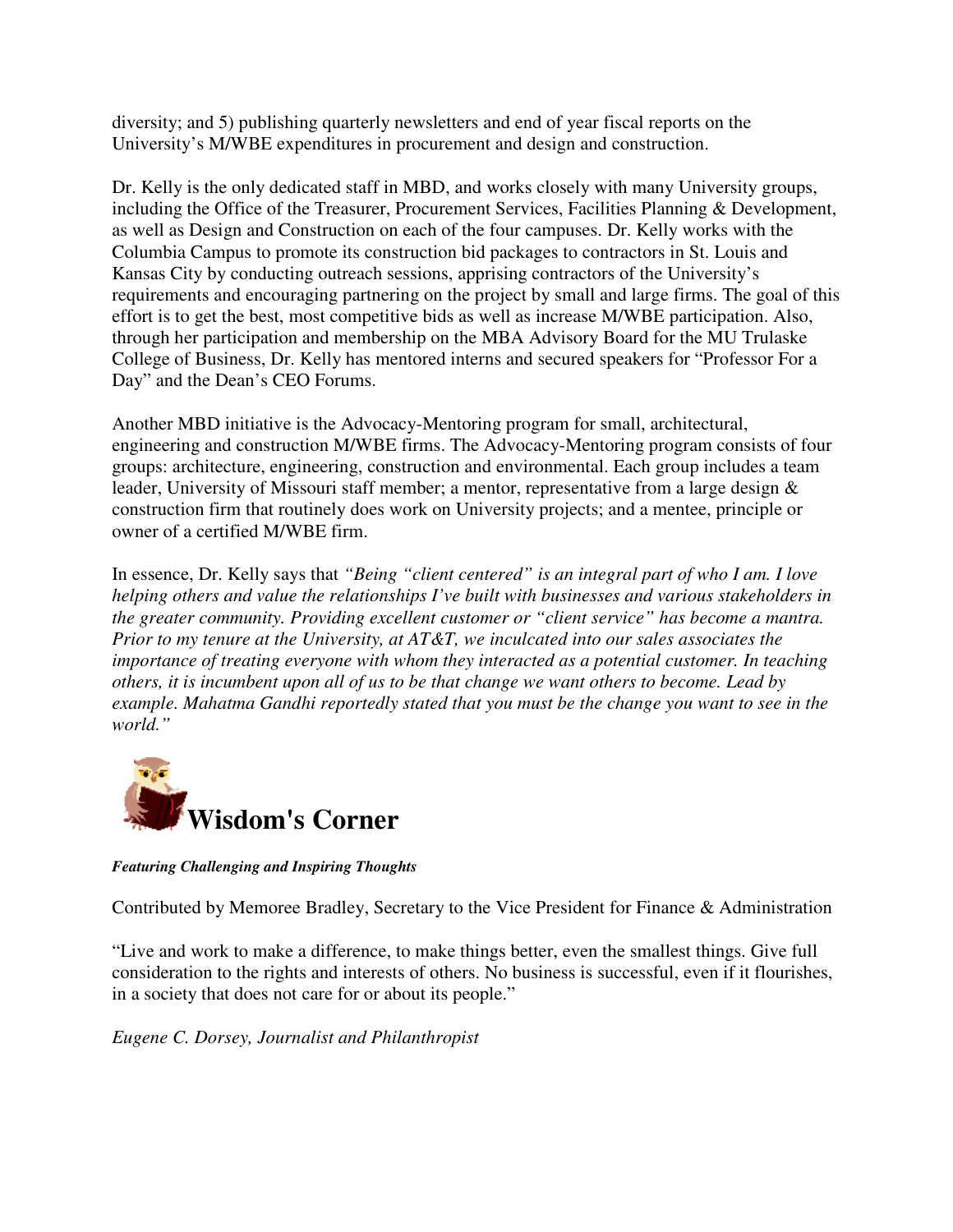

#### *To HAVE or WITHHOLD*

Contributed by Brian Sanders. Director of Payroll for the Office of the Controller

| attract of the Economy<br><b><i><u><u><b>General Planerman Barrison</b></u></u></i></b>                                                                                                                                                                                                                                                                                                                                                                                                                                                        |  |            |                                                                                                                                                   | > Weelbar you are well-feel to claim a certain number of allowances or exemption from withholding is<br>subject to nectaw by the RSS. Your employer may be required to send a copy of this have to the MSL. | 07                              |
|------------------------------------------------------------------------------------------------------------------------------------------------------------------------------------------------------------------------------------------------------------------------------------------------------------------------------------------------------------------------------------------------------------------------------------------------------------------------------------------------------------------------------------------------|--|------------|---------------------------------------------------------------------------------------------------------------------------------------------------|-------------------------------------------------------------------------------------------------------------------------------------------------------------------------------------------------------------|---------------------------------|
| 1. Type or price your first hairs and membe retail.                                                                                                                                                                                                                                                                                                                                                                                                                                                                                            |  | Last liams |                                                                                                                                                   |                                                                                                                                                                                                             | 2 Visa scrital seriodly loading |
| Home address ingelier and sheet or next make:                                                                                                                                                                                                                                                                                                                                                                                                                                                                                                  |  |            |                                                                                                                                                   | <sup>3</sup> C Single C Marinel C Marinel, but withhold at higher timple rate.<br>Bota, if yourlock but kepity separated, or opposes in a terminated plan, visual the "Bright" from                         |                                 |
| City of front, Made, and ZIP code.                                                                                                                                                                                                                                                                                                                                                                                                                                                                                                             |  |            | 4 If your lest reans differs from Bud shown on your woold security card.<br>check here. You must sail 1-805-773-1212 for a replacement card. P. [ |                                                                                                                                                                                                             |                                 |
| œ<br>Total number of allowances you are claiming thom frie H above ar from the applicable worksheet on page 21<br>813<br>Additional amount, if any, you want withheld from wech paycheck<br>I claim exemption from withholding for 2007, and I certify that I meet both of the following conditions for exemption.<br>· Last year I had a right to a return of all federal income tax withheld because I had no tax liability and<br>This year I migoct a return of all federal income tax withheld because I expect to have no tax liability. |  |            |                                                                                                                                                   |                                                                                                                                                                                                             |                                 |
| If you meet both conditions, wite "Exampt" here<br>(Feller penalties of persons it disclore that I have majorated this contribute and to the best of my knowledge and belief. it is true, connect, and complete.<br>Engineer's signature<br>(Elimon), its rated useder-                                                                                                                                                                                                                                                                        |  |            |                                                                                                                                                   | $\rightarrow$                                                                                                                                                                                               |                                 |
| without your store it is a                                                                                                                                                                                                                                                                                                                                                                                                                                                                                                                     |  |            |                                                                                                                                                   | <b>Theme</b> W                                                                                                                                                                                              |                                 |

Ah, Income Taxes. Although not something most of us think about at this time of the year, this is truly the best time to be taking a look at where you are now so that when it is time to fill out all those forms, you are prepared.

The federal income tax is a pay-as-you-go tax. This means you must pay the tax as you earn or receive income during the year. As a wage earner, you pay federal income tax by having it withheld from your pay during the year. This is your "withholding". Your withholding is based on the number of allowances you claim when you filed Federal Form W-4, Employee's Withholding Allowance Certificate.

### **WHY Should I Check My Withholding?**

The goal is to have your withholding match your actual tax liability.

- If not enough tax is withheld, you will owe tax at the end of the year and may have to pay interest and a penalty.
- If too much tax is withheld, you will lose the use of that money until you get your refund.

Always check your withholding if there are personal or financial changes in your life or changes in the law that might change your tax liability. Here are some examples:

| Factor           | <b>Examples</b>                                                            |  |  |  |
|------------------|----------------------------------------------------------------------------|--|--|--|
|                  | Marriage                                                                   |  |  |  |
|                  | Divorce                                                                    |  |  |  |
| Lifestyle change | Birth or adoption of child                                                 |  |  |  |
|                  | Loss of an exemption                                                       |  |  |  |
|                  | Purchase of a new home                                                     |  |  |  |
|                  | Retirement                                                                 |  |  |  |
| Wage income      | You or your spouse start or stop working, or start or<br>stop a second job |  |  |  |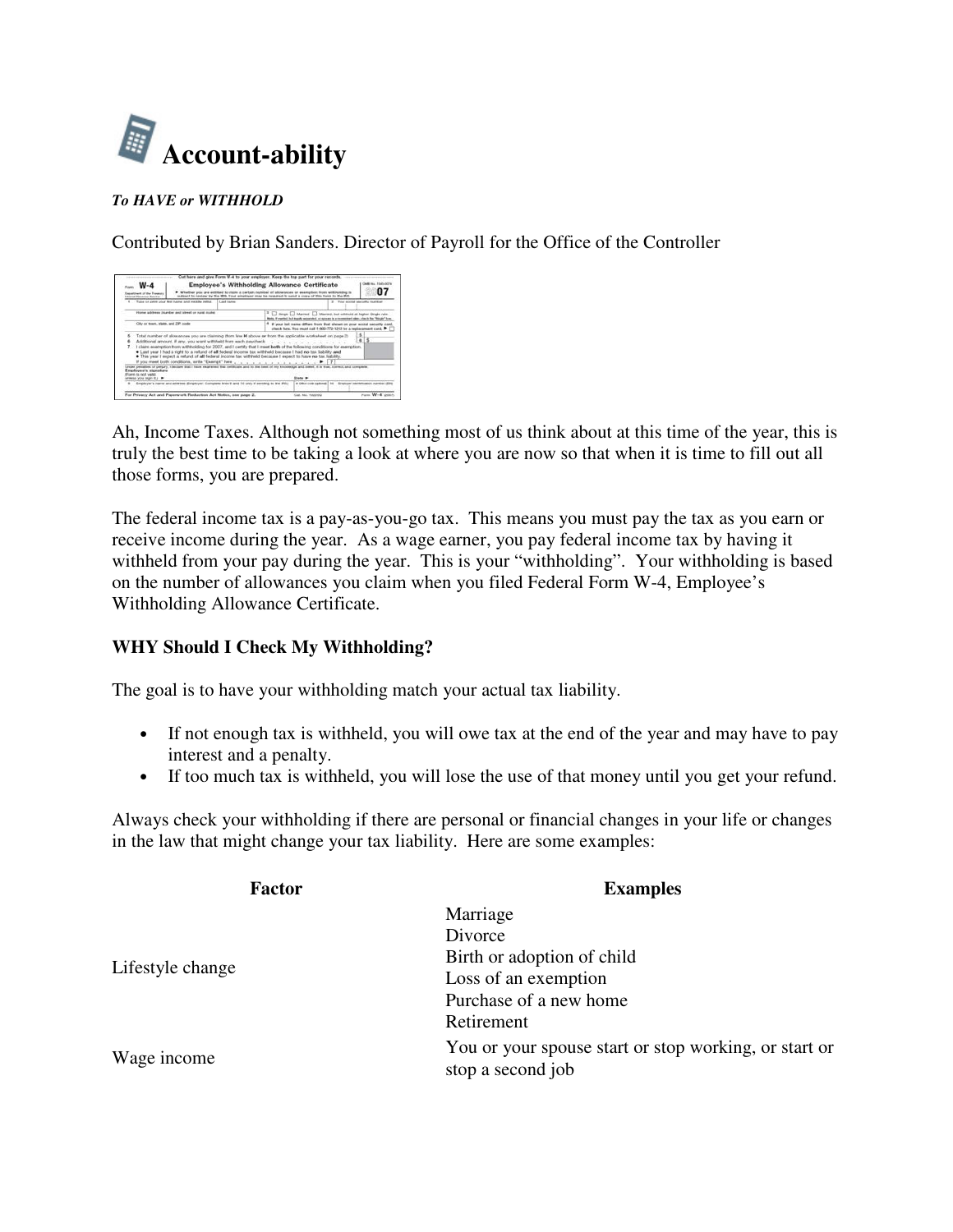| Increased or decreased income not subject<br>to withholding  | Interest income<br>Dividends<br>Capital gains<br>Self-employment income<br>IRA (including Roth IRA) distributions                |
|--------------------------------------------------------------|----------------------------------------------------------------------------------------------------------------------------------|
| Increased or decreased adjustments to<br>income              | <b>IRA</b> deduction<br>Student loan interest deduction<br>Alimony expense                                                       |
| Increased or decreased itemized deductions<br>or tax credits | Medical expenses<br>Taxes<br>Interest expense<br>Gifts to charity<br>Job expenses<br><b>Education</b> credit<br>Child tax credit |

## **WHEN Should I Check My Withholding?**

The earlier in the year you check your withholding, the easier it is to get the right amount of tax withheld. You should check your withholding when any of the following situations occur.

- You receive a paycheck stub (statement) covering a full pay period in 2009, showing tax withheld based on 2009 tax rates.
- You prepare your 2008 tax return and get a Big Refund or Balance Due that is more than you can comfortably pay or subject to a penalty.

*You must give your employer a new Form W-4 to adjust your withholding within 10 days* 

- There are changes in your life or financial situation that affect your tax liability
- There are changes in the tax law that affect your tax liability.

## *of any event that decreases the number of withholding allowances you can claim, such as your divorce if you are claiming married status.*

## **HOW Do I Check My Withholding?**

You can use the worksheets and tables **Publication 919** to see if you are having the right amount of tax withheld.

Follow these steps.

• Fill out Worksheet 1 (see page 13) to project your total federal income tax liability for 2009.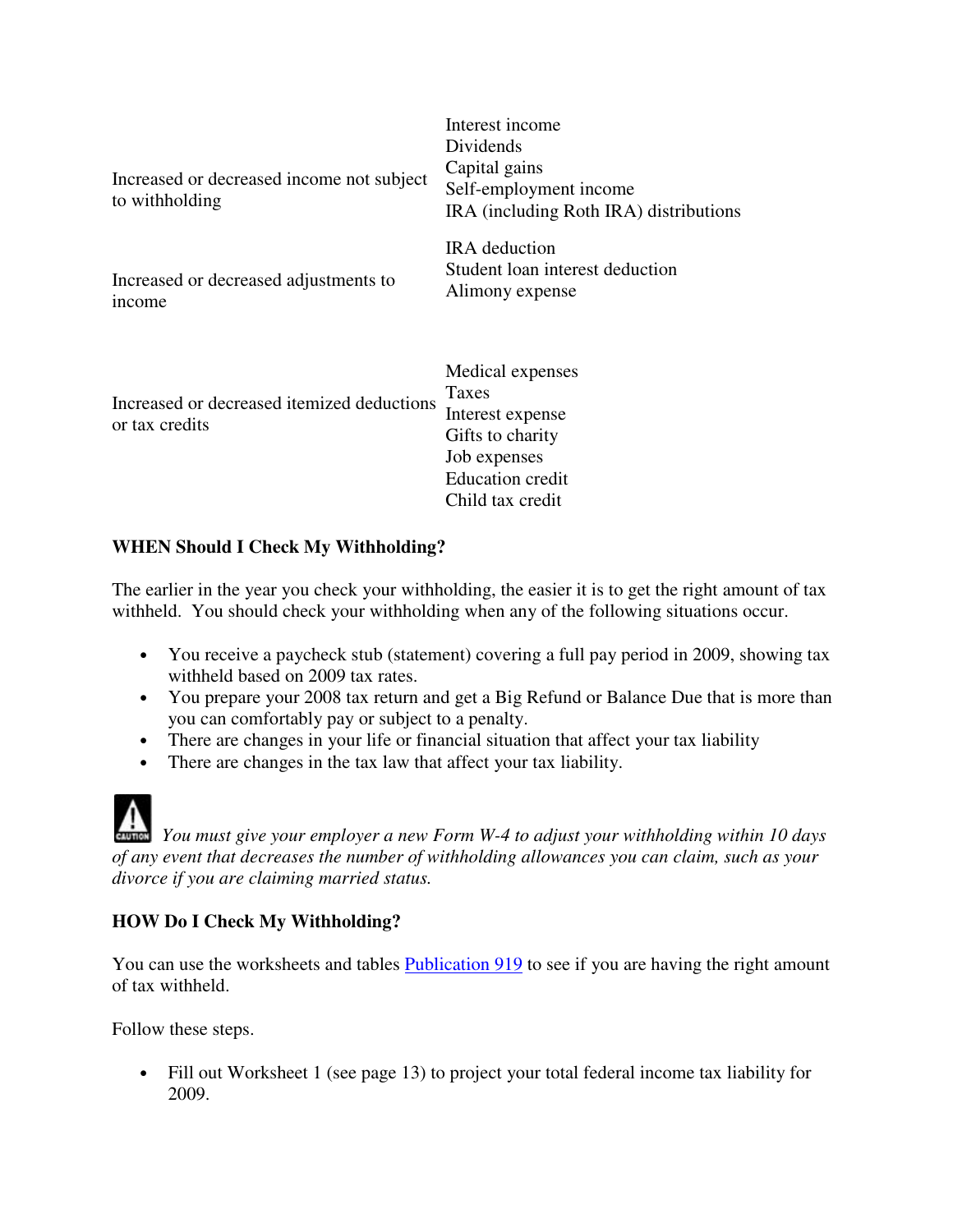• Fill out Worksheet 9 (see page 20) to project your total federal withholding for 2009 and compare that with your projected tax liability from Worksheet 1.

If you are not having enough tax withheld, line 6 of Worksheet 9 will show you how much more to have withheld each payday.

Nonresident alien employees, before completing Form W-4, should see the instructions for Form 8233, Exemption from Withholding on Compensation for Independent (and Certain Dependent) Personal Services of a Nonresident Alien Individual

## **WHERE DO I Change My Withholding?**

Log in to Employee Self Service, myHR to change your withholding for upcoming paychecks. Please note that upon successful submission, the changes may not be reflected on the next paycheck due to timing of payroll processing.

If you have a tax question, visit www.irs.gov or call 1-800-829-1040.



*Event Checklists – Are you covered?* 

By JoAnne Flowers, Assistant Director of Risk & Insurance Management



Are you planning a Field Trip or Event? Then RIM has some valuable resources for you.

When planning either activity it's possible to get caught up in the excitement or the long to–do list. So for your convenience, we developed tools to assist with the business details.

**The Event Checklist** was developed to minimize your time handling your event insurance needs and assist in your events success. For instance, if the event is taking place in a community conference center they may require proof of the University's insurance. We can provide evidence of coverage for official University events. Are you hiring a vendor to provide a service on campus during the event? University policy requires insurance from them and based on the service we can tell you what kind of insurance and how much is needed.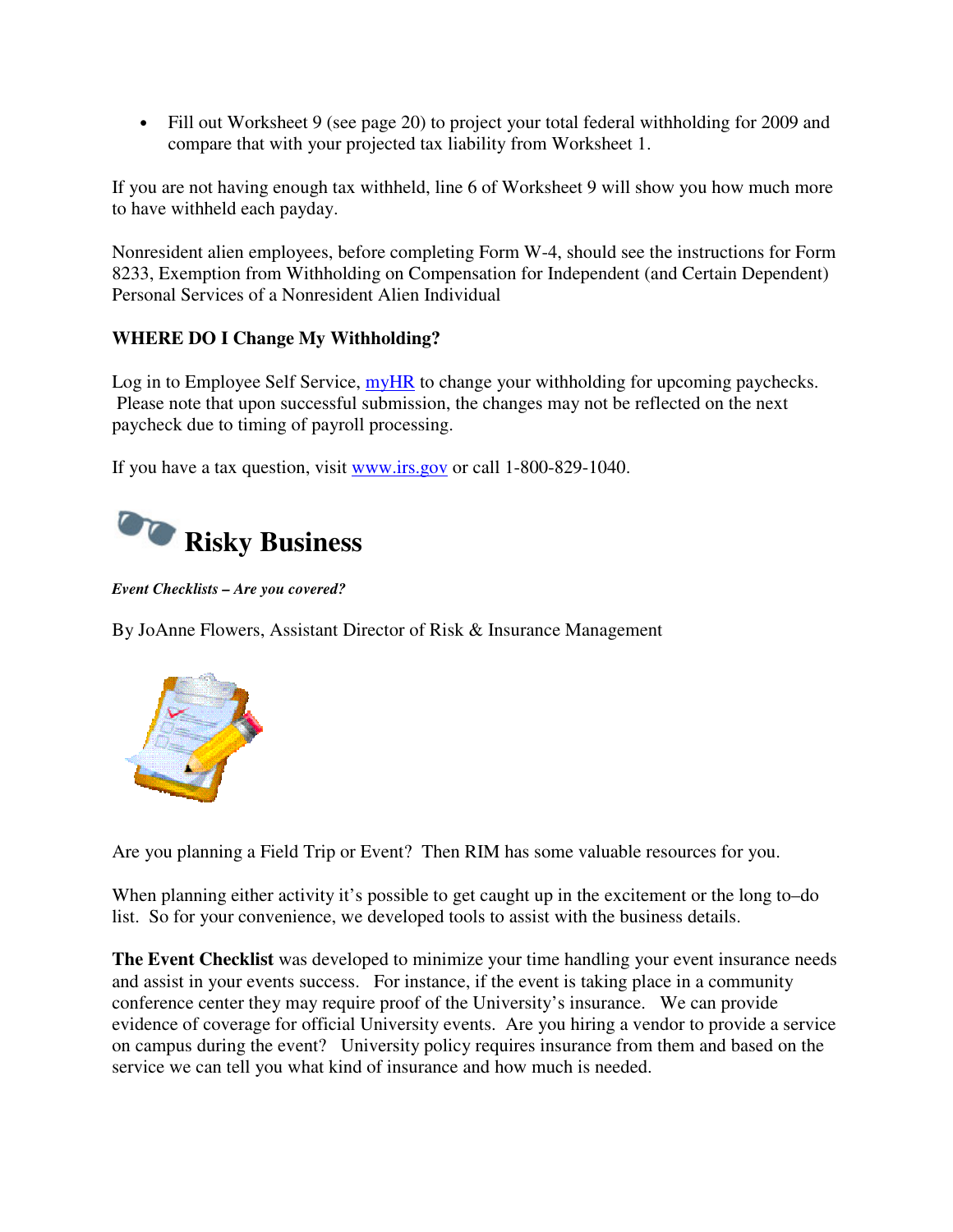**The Field Trip Guide** resource is to aid Faculty and Staff providing an off campus educational/instructional experience. This guide will walk you through planning, transportation, insurance, and claim challenges.

The Event Checklist and Field Trip Guide are available on our website. Please check them out!



*Building Safety into University Construction*

By David Sheahen, Director for Facilities Planning & Development



**Academic Hall Fire** 

The columns on the MU Francis Quadrangle are a testimony to the hazards of man-made shelters. On January 9, 1892, Academic Hall fell victim to a disastrous fire, rumored to have been caused by the first electric light bulb west of the Mississippi River. Early buildings materials were primarily natural products such as wood that burns or unreinforced stone and bricks that can become laterally unstable if not braced. Large scale fires were all too frequent during the era of the Academic Building fire, and these fires and loss of life led the development of fire safety codes and laws that have led to our modern codes.

The first known building codes can be found in the Babylonian Code of Hammurabi written around 1702 B.C. which specified "*if a builder builds a house for someone, and does not construct it properly, and the house which he built falls in and kills its owner, then that builder shall be put to death, if it kills the son of the owner, the son of that builder shall be put to death, if it ruins goods, he shall make compensation for all that has been ruined, and inasmuch as he did not construct properly this house which he built and it fell, he shall re-erect the house from his own means.*"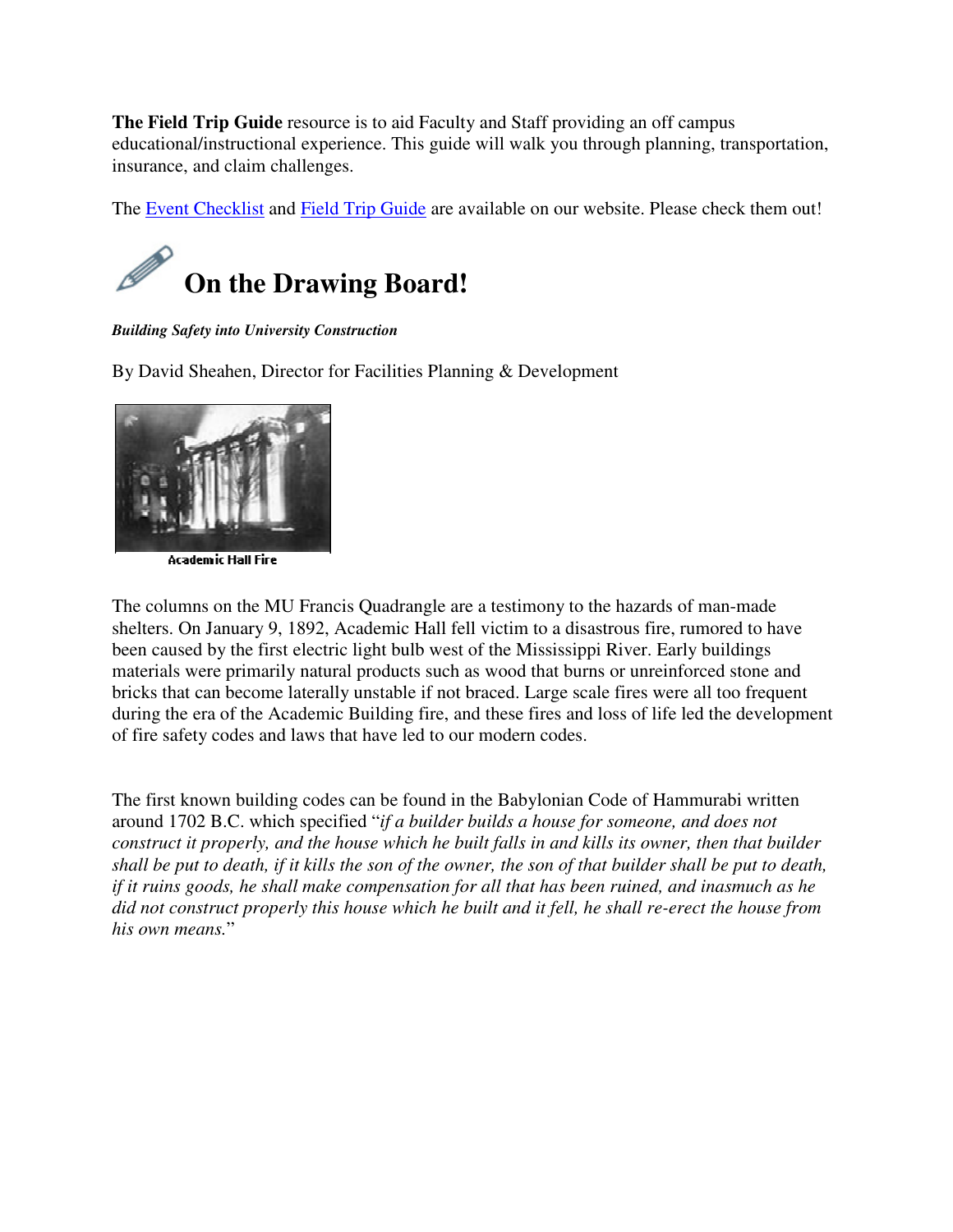

Monum ent depicting the **Code of Hammurabi** 

The modern codes the University uses are a little more detailed and address occupant environmental health and safety, access for persons with disabilities, as well as fire safety. The health and safety of building occupants is paramount in University buildings and so has adopted the International Building Code as its model code, follows the ADA Accessibility Guidelines for Buildings and Facilities (ADAAG), and any special requirements needed for accreditation and/or grant compliance. The codes are constantly being updated with the latest thinking and research on building safety, and to account for new building features and building material products. Therefore construction to existing buildings must be done to the current code.

A big change in buildings over the past century is the advent of mechanical systems to provide occupant comfort through lighting, heating, cooling and ventilation. These environmental systems brought about new concerns about energy conservation and health. The outbreak of Legionnaires' disease in July 1976 to people attending a convention of the American Legion in Philadelphia brought about significant rethinking about occupant safety. This has lead to several changes in building codes to avoid potential bacteria growth in environmental systems and provide more fresh air to occupants. These and other changes in building systems have increased building energy consumption. To manage this, the University designs building systems, as well as walls, windows and roofs, to the latest energy conservation standards.

Building safety into University buildings starts in the planning phase where the architect and engineer provide University planners with documents showing how the building geometry and materials will comply with the required codes. As the design is further developed and finalized, more detail is added to the design and these detailed designs are checked against the code for compliance. When the design is complete, the architect and engineer certify their design meets our codes. On some large projects, we may engage a code expert to review the design to insure compliance. While the building is being built, University construction staff as well as the building architects and engineers, inspect the construction again for compliance. Sometimes, especially during renovation projects, it is difficult to achieve full code compliance. In these cases the Director of UM Facilities Planning & Development may grant variances to the code, but typically the architects and engineers must prove their design solution provides at least equivalent to the protection prescribed by the code.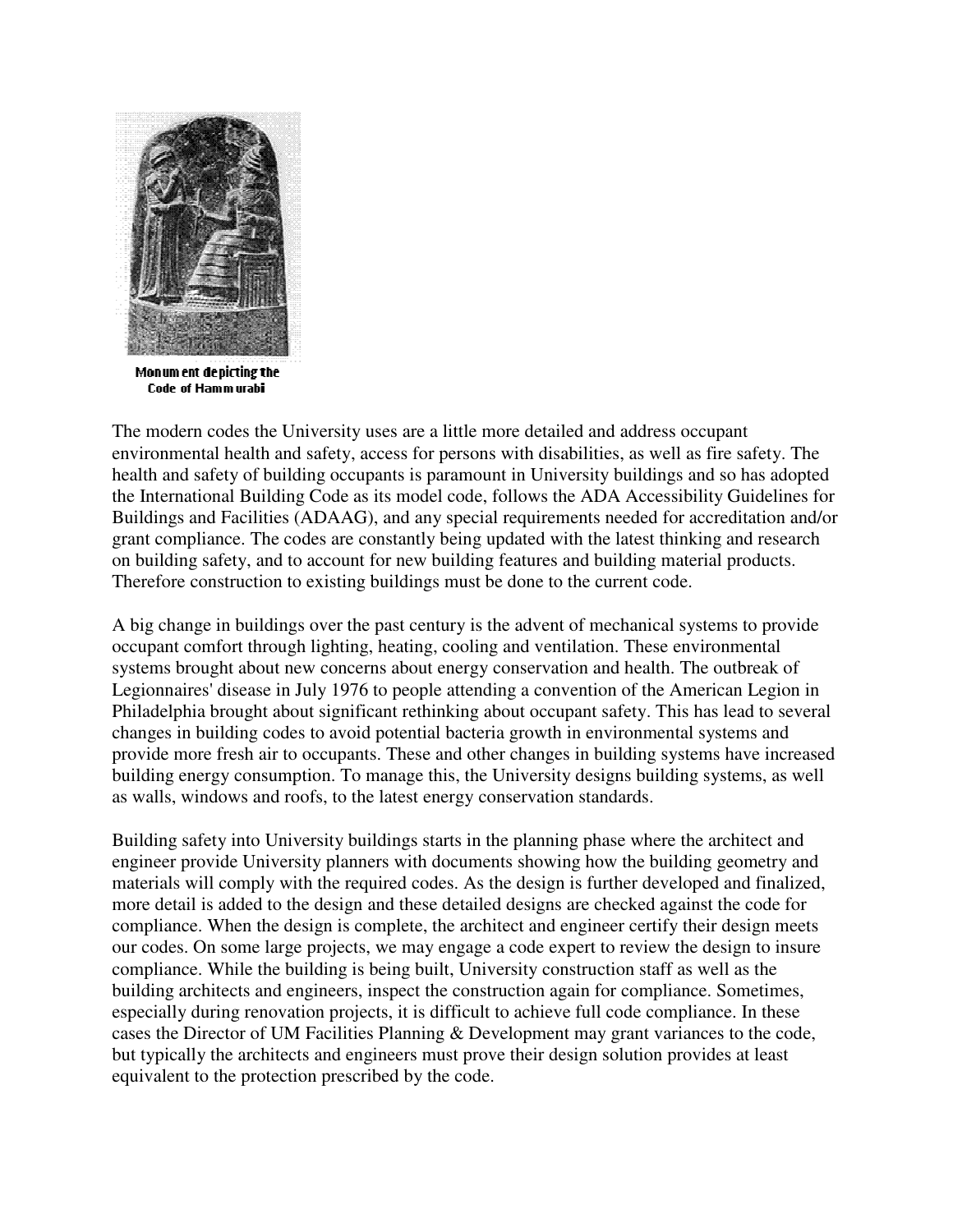Lastly, before the building is opened, the building safety systems are commissioned to insure they are operating properly. The welfare of the University clients – students, faculty, staff, and visitors – is paramount to any construction project.



*Financial Compliance Training – New Sessions Available!*

By Ericka Kranitz, Director of Financial Compliance Training



Our new sessions include:

- **Fund Accounting for Governmental Organizations** This session provides an overview of the basics of fund accounting and its impact at the University. This includes an overview of the University's fund groups, the activities allowed within these funds, and the related restrictions. Anyone processing financial transactions will find this information beneficial in daily processing.
- **Cost Sharing for Sponsored Programs** This session covers the fiscal compliance requirements related to cost sharing and the common issues and risks routinely encountered. The concepts from several other sponsored program compliance sessions are reinforced and directly relate to this session.
- **Entering, Approving, and Reconciling Payroll** This is an online training program for anyone involved in entering, approving, reconciling and reviewing payroll transactions. The training explains the control steps for those who are involved with payroll for their department. The training is available on the Financial Compliance Training website under Training à Online (will need to log in with your pawprint and password).

Our other financial compliance training sessions available include:

- **Principal Investigator Roles and Responsibilities** This provides an overview of the responsibilities of the principal investigator related to the sponsored programs' process. This session is most effective with individual departments.
- **Allowability** This session discusses whether certain costs can or cannot be charged to sponsored awards.
- **Cost Transfers** This sessions covers the requirements for various types of cost transfers, including payroll correcting entries.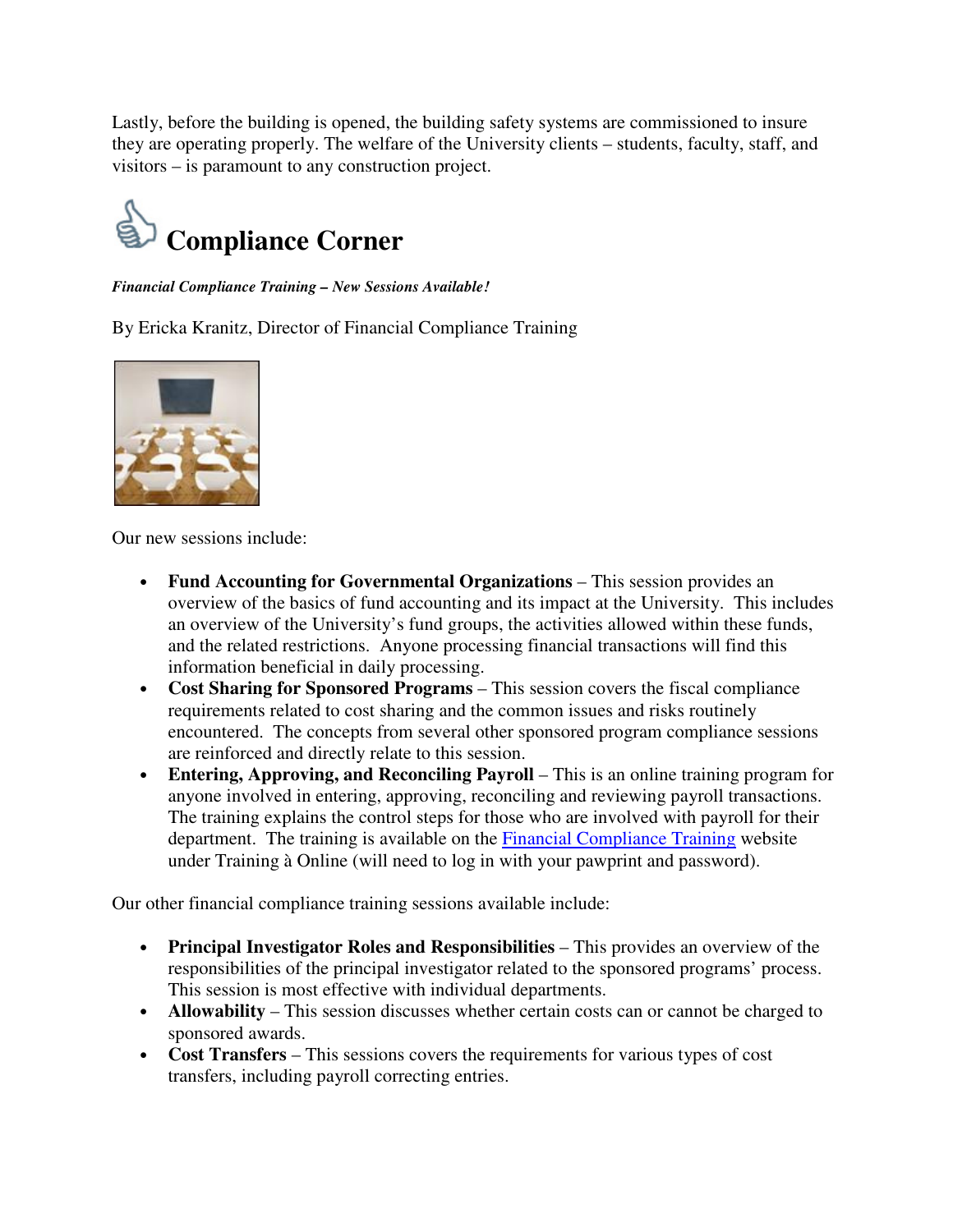• **Effort Reporting** – This session covers the process for the semi-annual effort reporting and related compliance requirements.

Please contact Ericka F. Kranitz, kranitze@umsystem.edu, 573.882.3039 directly to schedule any of the above sessions for your unit.



#### **Finance and Administration**

### *Retirement Announcement*

By Memoree Bradley, Secretary to the Vice President of Finance & Administration



In appreciation of his years of 20 years of service to the University of Missouri, a retirement reception for Associate Vice President Larry C. Gates is planned for Friday, October 16th in the Fireplace Room of the Old Alumni Center.

Please join us in thanking Larry for his many contributions to the University and wish him well as he prepares for his retirement.

#### **Office of the Controller**

### *TRIP (Travel Reimbursement Implementation Project)*

By Bobbi Walker, Financial Systems Principal and project/Functional Lead for the Expense a.k.a. TRIP Project

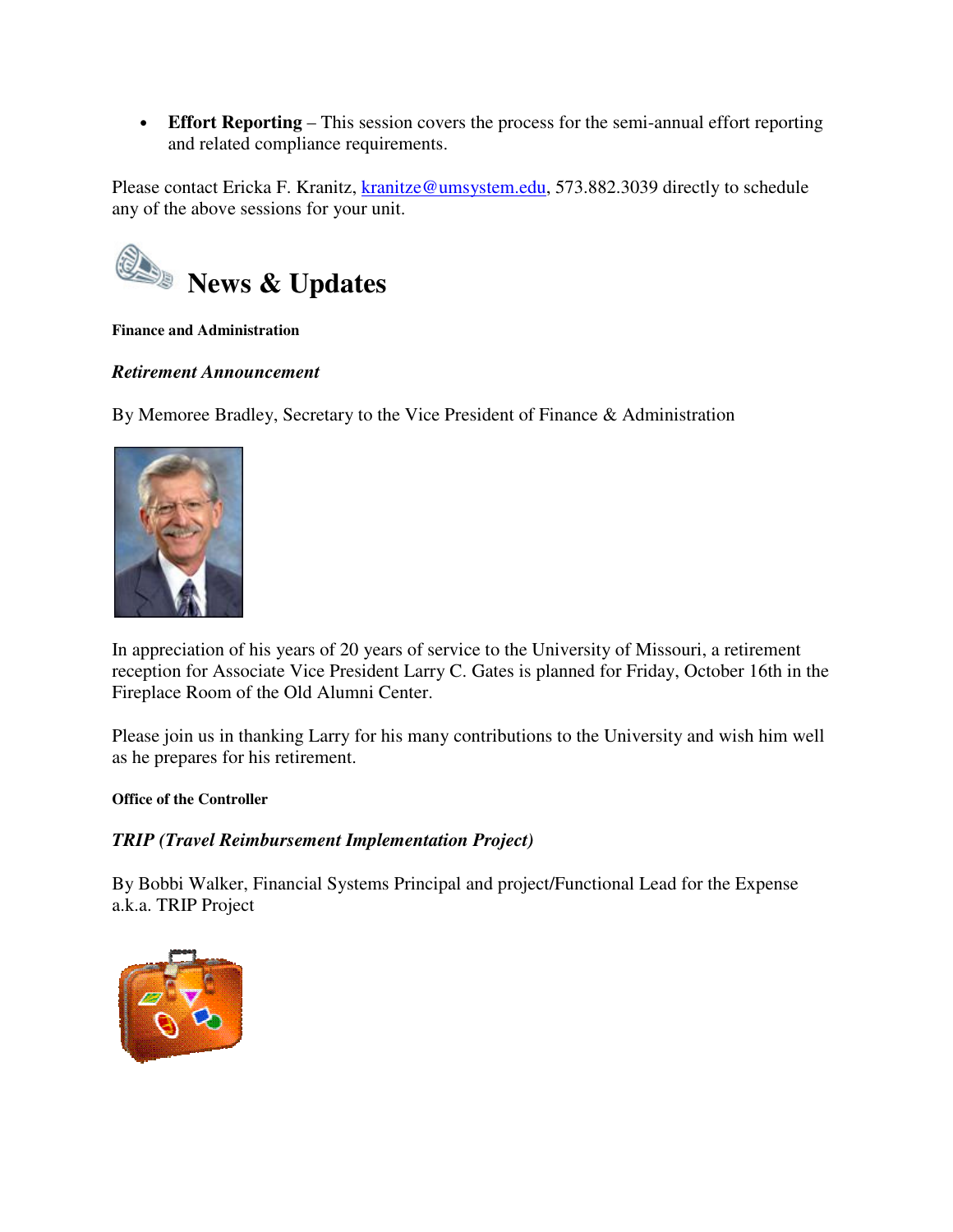Significant progress has been made over the last 2 months with the setup of the TRIP/PeopleSoft 9.0 Expense Module.

Officially called the PeopleSoft 9.0 Expense Module Implementation, it is Phase 1 of a larger Travel Management Reengineering Initiative headed up by Steve Mack, Director of Procurement Services, which will in later phases address travel-related policies, combining PCard and Travel Card, capturing detailed travel data, and implementation of an online booking tool. Phase 1 will result in all University employee travel expense reimbursement processes migrating to the PeopleSoft 9.0 Expense module, which will enhance tracking and reporting capabilities for travel expenses.

In September, UM engaged a consultant to ensure the PeopleSoft initial setup and configuration is correct and to assist with a few hurdles which were encountered. The consultant worked with the functional and technical members of the Core Project Team for a week onsite in September and continues working with the team remotely.

Stay tuned for your training in this new travel reimbursement module as each campus will be communicating roll out plans and training opportunities as they are developed. You can view project documents and follow the team's progress at the following web site: TRIP Website .

#### *New Assistant Controller*

By Jane Closterman, Controller



Please welcome Thomas "Tom" Richards to our division as the Assistant Controller, Financial Reporting and Taxation in the Controller's Office.

Tom comes to us from Landmark Bank in Columbia where he most recently served as Senior Vice President and Chief Financial Officer for the past 2 years and prior roles of Treasurer and Controller over a ten-year span at Landmark Bank. Previous experience includes 3 years at PricewaterhouseCoopers as Manager and Senior Associate in the Business Assurance Practice and 3 years as Senior Associate in the Audit Services division of KPMG Peat Marwick in Indianapolis, Indiana. Tom holds a Bachelor of General Studies in Accounting and Organizational Behavior and is a certified public accountant. Tom is very active in the Columbia community and currently serves as President of the Board of Trustees at the Columbia Public Library and President of the Board of Trustees of the Daniel Boone Regional Library. Tom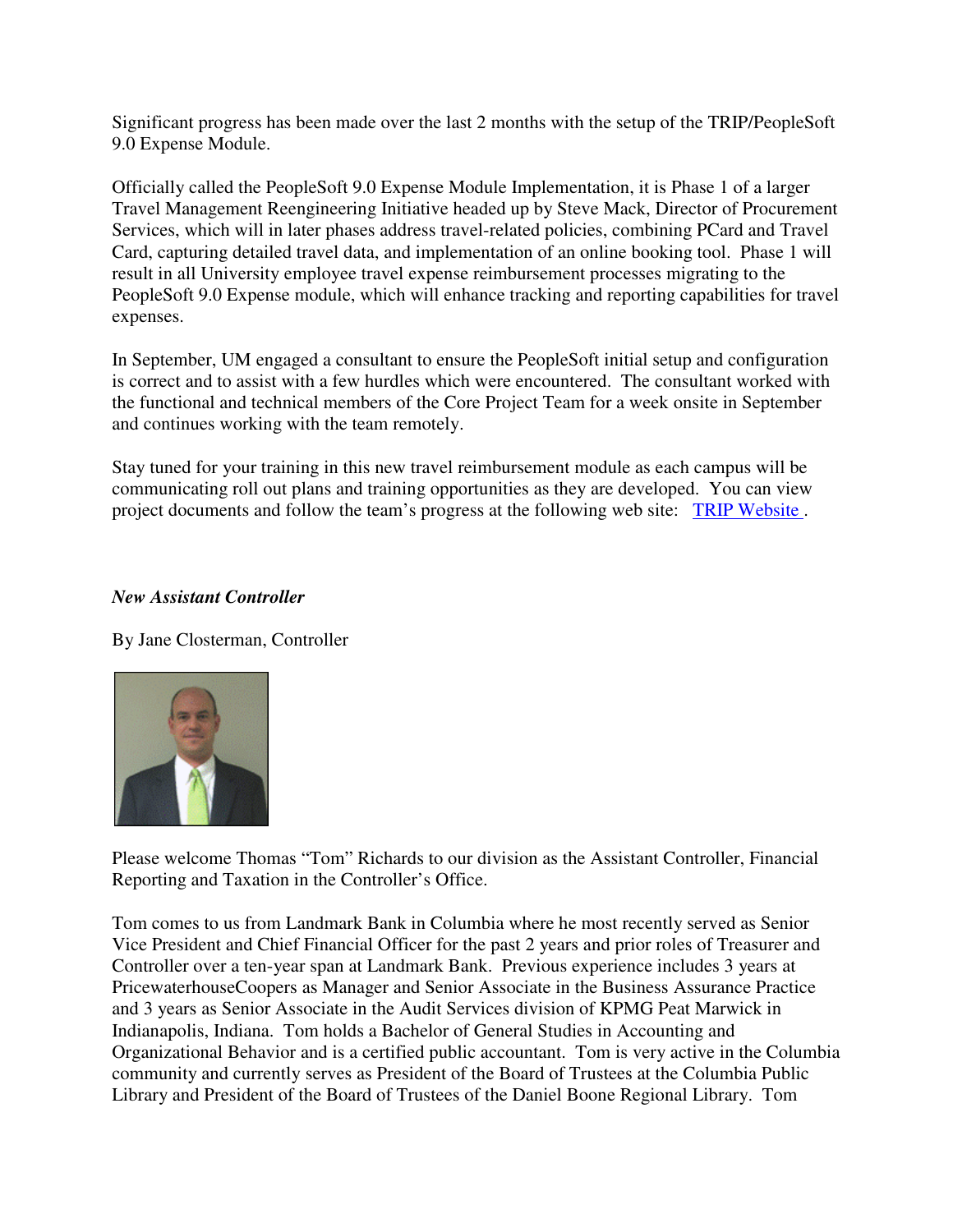brings solid leadership and management skills to his new position and will be a valuable asset to the Controller's Office and the University.

#### **Office of Planning & Budget / Facilities Planning & Development**

### *Saving the Green – Going Green*

By Cuba Plain, Assistant Vice President for Planning & Budget



In an effort to reduce costs and **Go Green**, the offices of Planning & Budget and Facilities Planning & Development are limiting the number of printed copies of the 2011 Appropriations Request for Operations , FY09 UM System Operating Budget , and the 2011 State Capital Appropriations Request . These documents will continue to be available on the department's websites.

#### **Institutional Research**

#### *State and Federal Compliance Reporting*

By Bob Mullen, Director of Institutional Research & Planning



Institutional Research & Planning (IR) is gearing up for the next round of state and federal compliance reporting of student enrollment, degrees awarded, faculty/staff headcounts, salaries, finance, and financial aid. As coordinators of this information from the 4 campuses, hospital, and System, we depend on the collaboration with a wide variety of campus and system staff. Official enrollment counts will be available sometime in early October and will be posted to our Executive Data Reference section of our website.

The office is also in the midst of coordinating the re-design of several census related data marts (Student and Human Resources) as well as the building of a Census Student Financial Aid data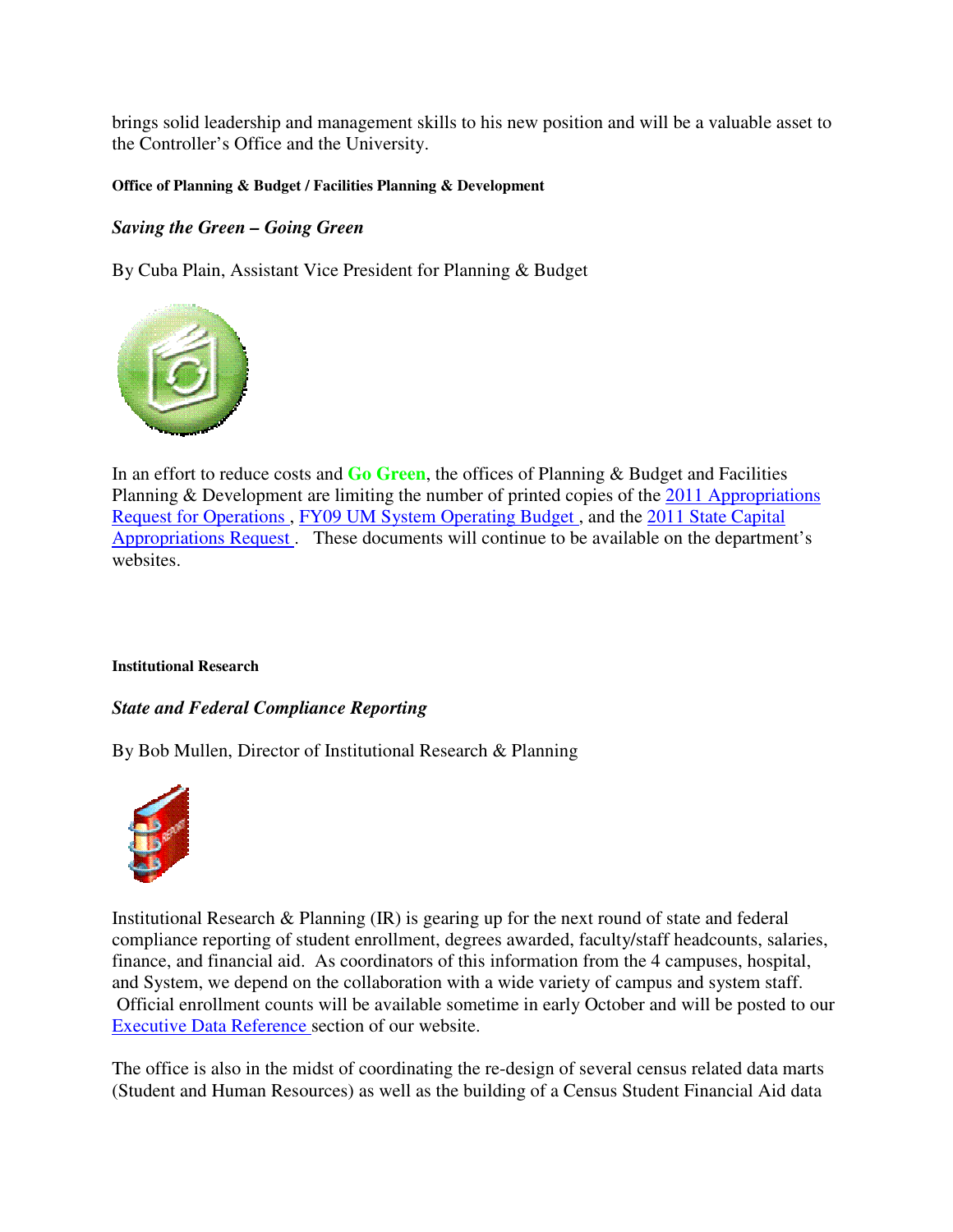mart. These efforts are helping to support our compliance reporting as well as providing a wealth of data for ad hoc trend reporting for various system and campus offices. These data marts also encourage timely, and consistent information retrieval across the UM System.

#### **Procurement Services**

#### *Disposal of Technological Devices*

By Bill Cooper, Associate Vice President for Management Services

Are you responsible for disposing of an electronic device? **Have you wiped the memory?**



Section 701 of the Purchasing Policy Manual entitled *Surplus Property – University / Sale / Disposal* informs departments of their responsibility to remove all sensitive or harmful components of equipment prior to its transfer to the Surplus Property Section for appropriate disposal.

In years past computers were the main area of focus when it came to protecting sensitive data. Wiping hard drives was of upmost importance before computers were turned over to surplus property to be sold at auction. This component of data protection is still critical to ensuring that sensitive information is removed before computers are sold to the public.

However, as new technologies become available for departmental use, care must be taken to ensure that sensitive data is removed from all devices before surplus property completes item pick-up. Examples of items that need to be wiped clean before public auction include: **all computers, cell phones, PDA's, digital cameras**, etc. Completing a hard reset of cell phones and PDA's is especially important as sensitive contact, calendar, email and text messaging information could be breached. Any questions regarding the removal of sensitive data from technological devices can be directed to your campus IT group or to the current service provider (example: Sprint, AT&T, etc).

The above referenced section of the Purchasing Policy Manual as well as Section 308 of the Business Policy Manual will be revised to bring particular attention to the appropriate disposal of these new technological devices.

#### **UM Business Services**

#### *Alternative Fuel Vehicles*

By Tanya Haeussler, Coordinator for UM Business Services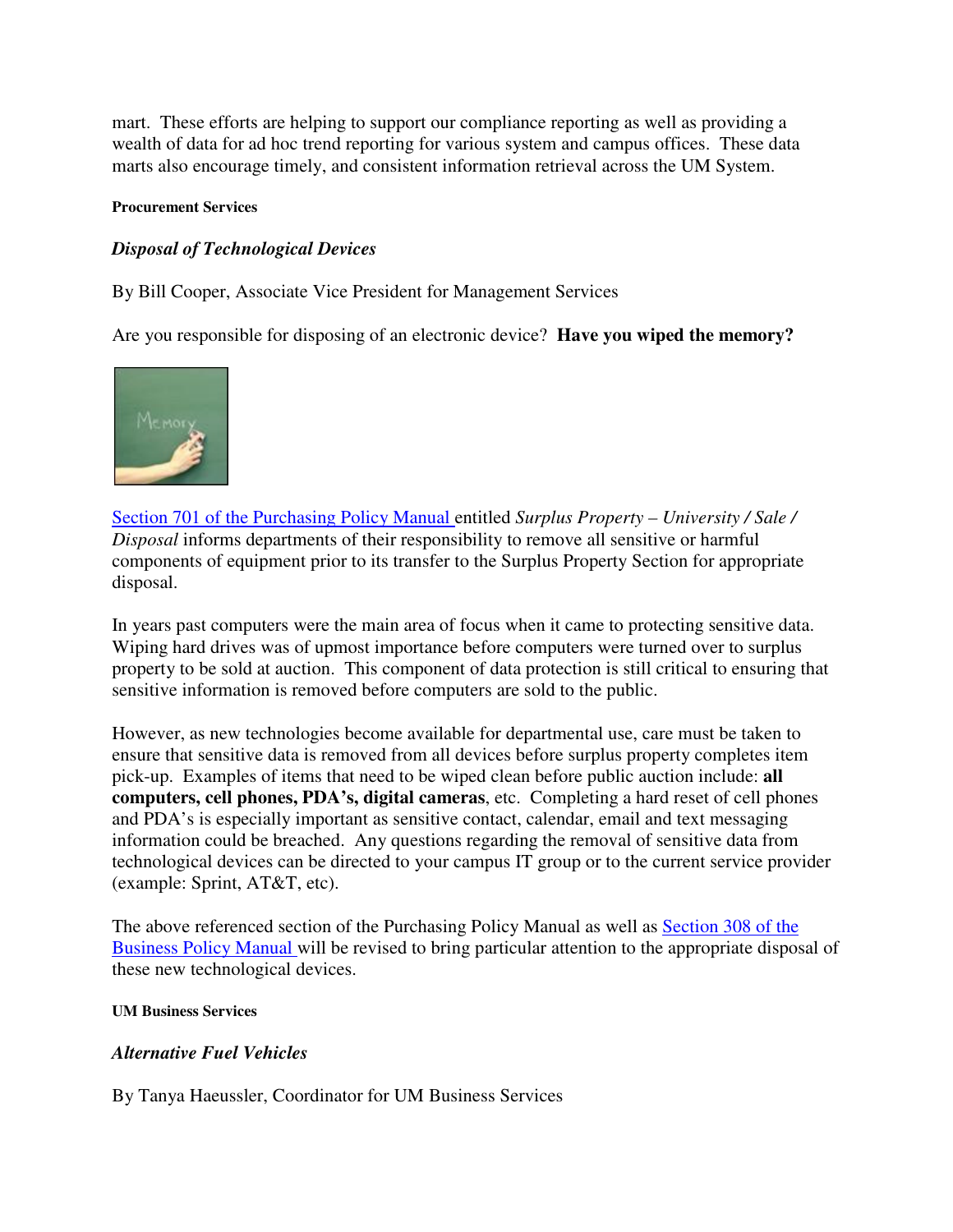

Do you buy or refuel a University vehicle? Is it an Alternative Fuel Vehicle (AFV)? University policy BPM-406 – *"Vehicles"* as well as state law requires:

## **70% of new state fleet vehicles are to be Alternative Fuel Vehicles**

## **30% of AFV fuel purchased must be alternative fuel**

Purchasing 70% AFVs are for "non-exempt" vehicles… or primarily cars and light-duty trucks. Exempt vehicles include vehicles primarily used off-road, for construction and/or road maintenance, used with transport trailers, regularly transport more than 6 people, criminal law enforcement, motorcycles, all-terrain vehicles, ambulances, over 8,500 lbs, etc. The entire list can be seen in BPM-406.

If you're in the market for a new vehicle, contact your **Campus Procurement Manager** and they will help you through the process.

If you need to refuel that AFV and don't know where station is, check out this link to E85 Stations around Missouri.

## Δ

# **Hats Off!**

The Hats Off program has grown into 2 separate award systems – the Top Hat Awards and the Warm Fuzzy Awards.



The Warm Fuzzy Awards are given by any staff member within Finance & Administration (F & A) to those who have provided Exceptional Customer Service. At the last Quarterly Division Meeting, each F & A staff received "Warm Fuzzies" to give you out – and they have been popping up in many offices and workstations! The process is informal, allowing each staff member to choose the time and method in which to present the award.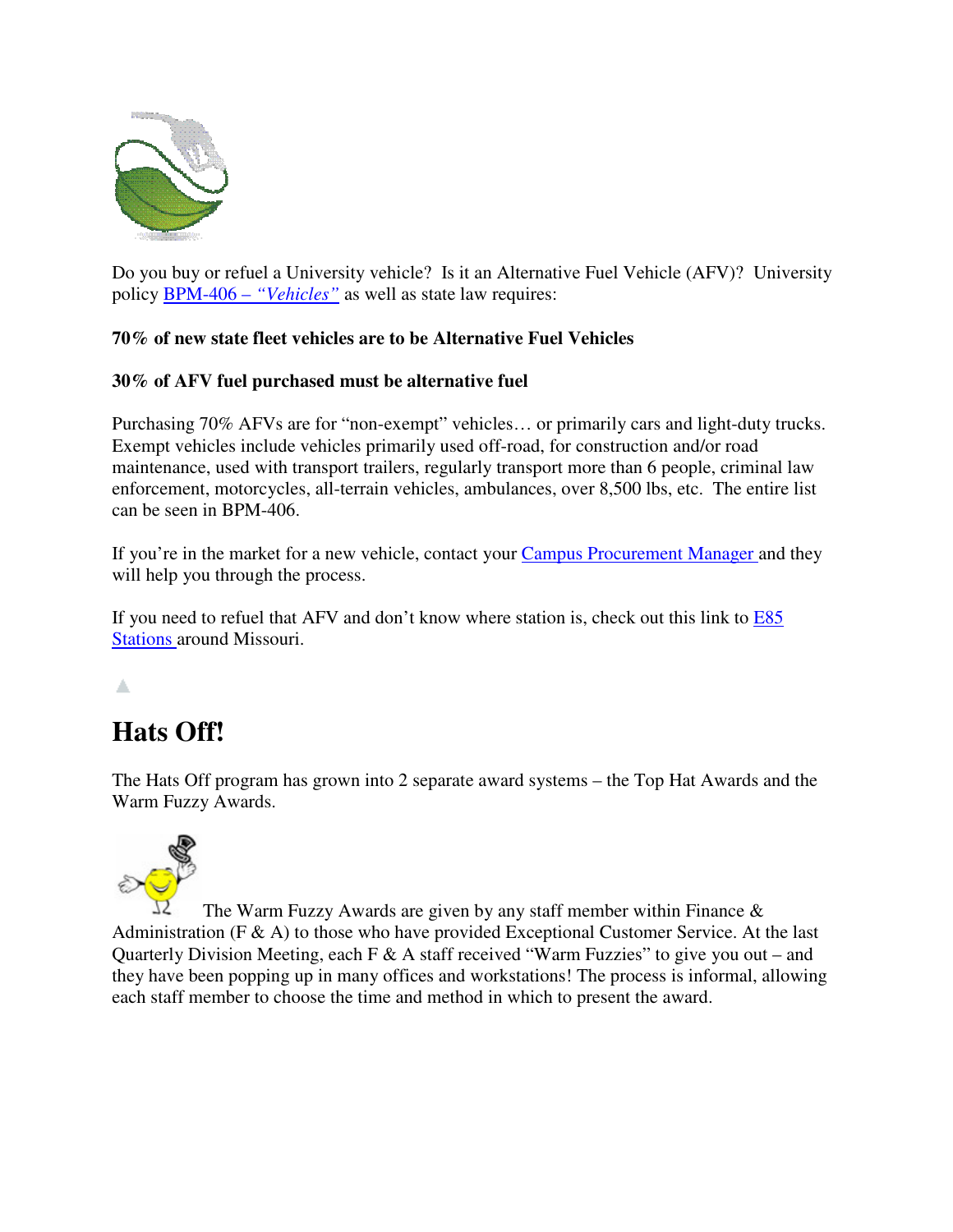

The Top Hat Awards are given from "The Top" – Vice President Krawitz presents these awards on a quarterly basis after receiving nominations from her direct reports. Recognizing exemplary work by F & A employees, it is given to those whose performance goes beyond the normal high expectations. The award winner receives an actual top hat to be displayed for that quarter, and a note from Vice President Krawitz recognizing them for their commendable service.



## **Laura Roth, Administrative Assistant**

Procurement Services

On October 1st, Larry Gates, Associate Vice President for Finance & Administration presented Laura Roth with a Top Hat award.

*It is my pleasure to nominate the first Division's "Top Hat Award" winner. Laura's selection for this award is based on demonstrated excellence in service to others.*

*Laura has consistently demonstrated the highest quality of service in her interactions with customers and in her contributions to the Division and the University. Her accessibility and responsiveness to customers plus her consistent dependability and timely delivery of service quickly instills customer confidence and trust. Having observed Laura in action, it is apparent she possesses the* 

*heart of a servant. Beyond service to our customers, Laura has graciously and unselfishly given her time and energy to supporting the Division and University through her voluntarism. Laura has consistently contributed and supported her colleagues in the planning and execution of quarterly Division meetings. When asked to serve she has never hesitated to respond positively to whatever role assigned. Laura's service to the University is evident by her active participation in the United Way campaign and through this effort she has extended her service to the Columbia community.*

*If one sentence could capture all the facets of her character it would be: "She gives of herself in service to others."*